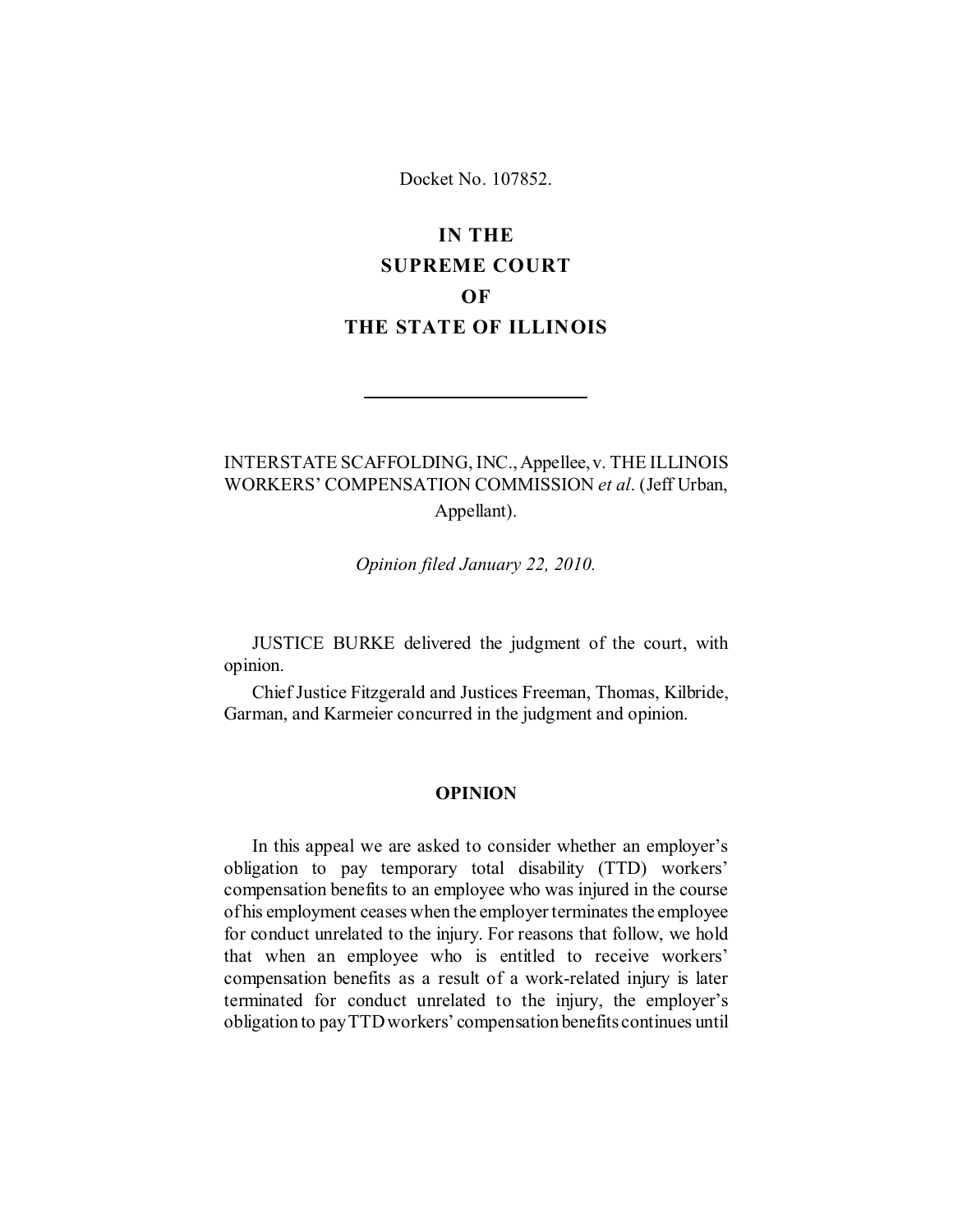the employee's medical condition has stabilized and he has reached maximum medical improvement.

#### BACKGROUND

Claimant Jeff Urban (Urban) was employed by Interstate Scaffolding, Inc. (Interstate), as a union carpenter on July 2, 2003, when he sustained a work-related injury to his head, neck, and back. He was transported by ambulance to Silver Cross Hospital, where he was diagnosed with a mild concussion and cervical strain. Although Urban returned to work soon after the injury, he continued to experience persistent headaches, cervical pain, and numbness in his arms.

Between July 2, 2003, and May 25, 2005, Urban underwent numerous diagnostic tests and treatments for his medical condition resulting from the July 2, 2003, injury. At times Urban's doctor required him to remain off work. At other times, Urban was able to work "light duty" with restrictions ordered by his doctor. Urban received TTD workers' compensation benefits when he could not work and, when working light duty, Urban received a workers' compensation maintenance benefit to make up the difference in income between his previous carpenter's pay and his light-duty pay. It is undisputed that between July 2, 2003, and May 25, 2005, Interstate paid a total of \$48,060.80 in TTD and maintenance benefits, as well as medical expenses totaling \$50,809.78.

On May 25, 2005, an incident occurred, culminating in Urban's dismissal. On that day Urban was working a light-duty assignment at Interstate's East Hazel Crest facility. Sometime that morning, Urban went to the office and spoke to Rebecca Parks, a secretary at Interstate who worked in payroll. He told her that he believed there was an error in his paycheck regarding the amount deducted for federal withholding. During the discussion with Parks, Urban mentioned that a paycheck he received a few weeks earlier also had been wrong. He stated that in the earlier check he had been overpaid because he was paid union scale instead of light-duty pay.

After speaking with Parks, Urban went back to work. Parks, however, relayed what Urban had told her to Jan Coffey, the assistant to Interstate's president, Ron Fowler. Upon learning this information,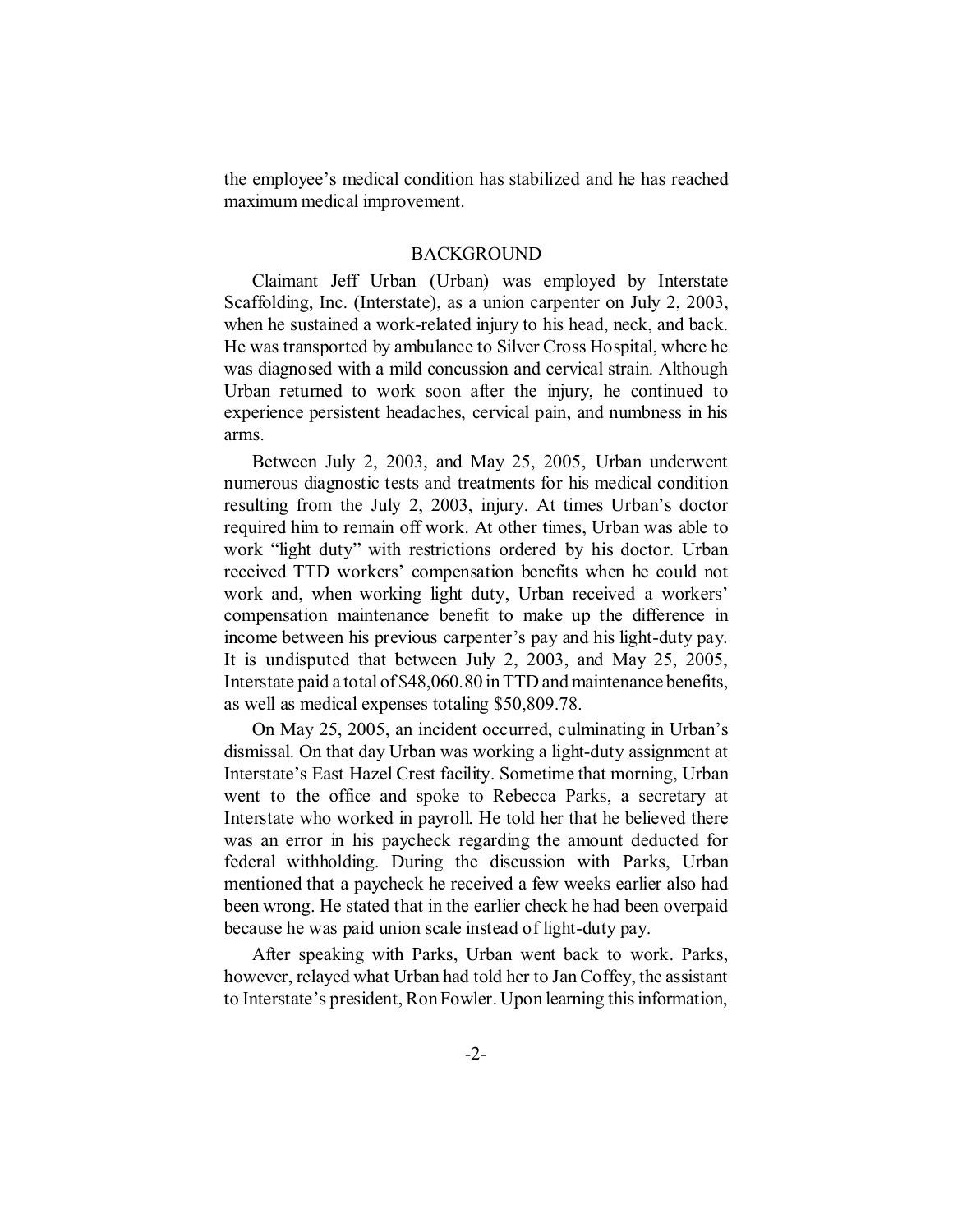Coffey became irate. She knew that a few weeks earlier, in April 2005, Urban had written some religious "graffiti" or slogans in a storage room on Interstate's premises. Therefore, when she learned that Urban had retained an overpayment in his paycheck, Coffey felt that such conduct ran counter to Urban's professed religious beliefs. Coffey left the office to find Urban, confronted him, and accused him of being a "hypocrite."

Urban became angered by Coffey's confrontation. He engaged in a brief heated argument with Coffey, after which he called the East Hazel Crest police department and lodged a complaint of harassment and religious discrimination. A police officer arrived at the Interstate facility and interviewed both Urban and Coffey. Although a police report was prepared, no arrests or other action was taken by the police.

After the officer left the facility, Coffey phoned company president Ron Fowler and told him what had occurred. According to Coffey, during this phone call she told Fowler, for the first time, about the religious graffiti Urban had written on the shelves of the storage room. Coffey said she only told Fowler about the graffiti to explain why she had become so upset by Urban's comments to Parks.

After Coffey spoke to Fowler, Fowler asked to speak with Urban's supervisor, Barry Manuel. Fowler instructed Manuel to fire Urban. When Manuel did so, he told Urban that Fowler's stated reason for Urban's dismissal was Urban's defacement of Interstate property as a result of the religious graffiti Urban had written in permanent black marker in the storage room.

When Interstate terminated Urban, it also refused to pay him TTD benefits. Consequently, Urban filed an application for adjustment of claim with the Workers' Compensation Commission.

On June 28, 2005, a hearing was held on Urban's claim before Leo Hennessy, an arbitrator for the Workers' Compensation Commission. At the hearing, Urban testified regarding his July 2, 2003, injury and the subsequent medical treatment he had received. Urban explained that on July 2, 2003, he had suffered heat stroke and was injured when he was dropped on his head while being transported to the ambulance. Subsequently, he continued to experience headaches, neck pain, shoulder pain, and numbness in his upper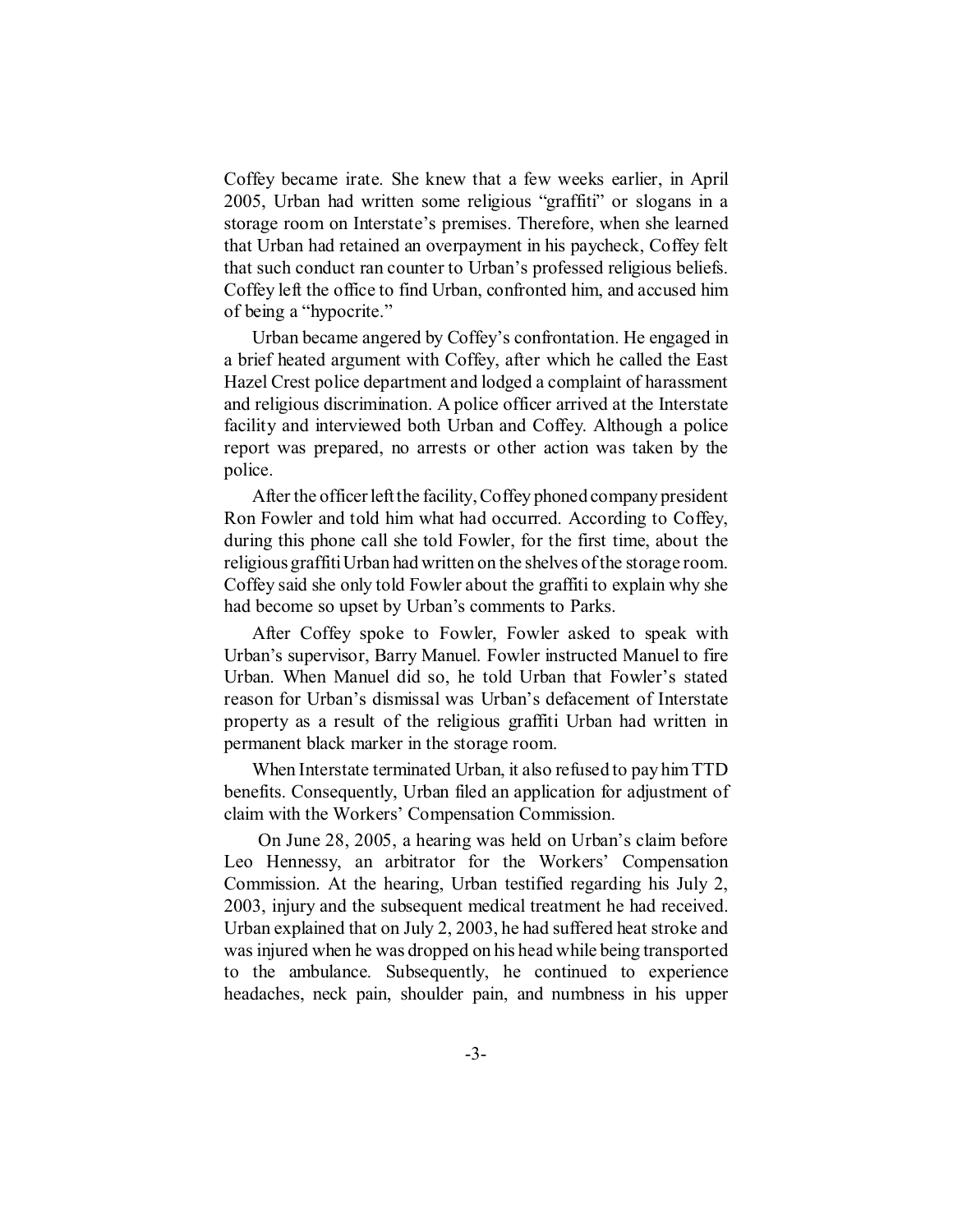extremities. In December 2003, he began treatment with Dr. Young at Rush University Hospital. Dr. Young sent Urban for MRI testing and started him on a course of treatment which included injections for neck pain; nerve block and radio frequency procedures for migraine headaches and shoulder pain; and physical therapy.

Urban testified that he also saw Dr. Bernstein at his employer's request. Dr. Bernstein recommended a spinal fusion operation. Urban testified that he had rejected this more radical procedure until he could determine whether the medication and therapies prescribed by Dr. Young would be successful. However, he testified at the hearing that he was still experiencing significant pain and, for that reason, now decided to undergo the spinal fusion operation.

Urban also testified about the events surrounding his dismissal. Urban admitted that he had written religious slogans in the storage room at Interstate's facility, but he did not believe those writings were the reason for his dismissal. Urban testified that other employees had written on, or made markings on, the shelves and walls of the storage room and there had never been any repercussions of any kind.

After Urban completed his testimony, he placed into evidence several exhibits containing his medical records. These records documented the diagnoses, medications, and treatments Urban had received from the date of the injury through the date of the hearing.

The only other witness to testify at the hearing was Jan Coffey, who testified for Interstate. Her testimony was solely about the events of May 25, 2005, which led up to Urban's dismissal. In addition, a typed summary of the events, prepared by Coffey and Parks on or about May 25, 2005, was introduced as Interstate's exhibit No. 7. Interstate also placed into evidence exhibits consisting of photographs of the religious graffiti Urban admittedly wrote on the shelves of the storage room.

 On July 22, 2005, the arbitrator issued a decision on Urban's claim. After summarizing the facts of the case and recounting the testimony presented at the hearing, arbitrator Hennessy came to the following conclusion:

> "Notwithstanding the divisive, conflicting testimony regarding the arguments and confrontations of May 25, 2005, at the Respondent's place of business and the unusual basis for the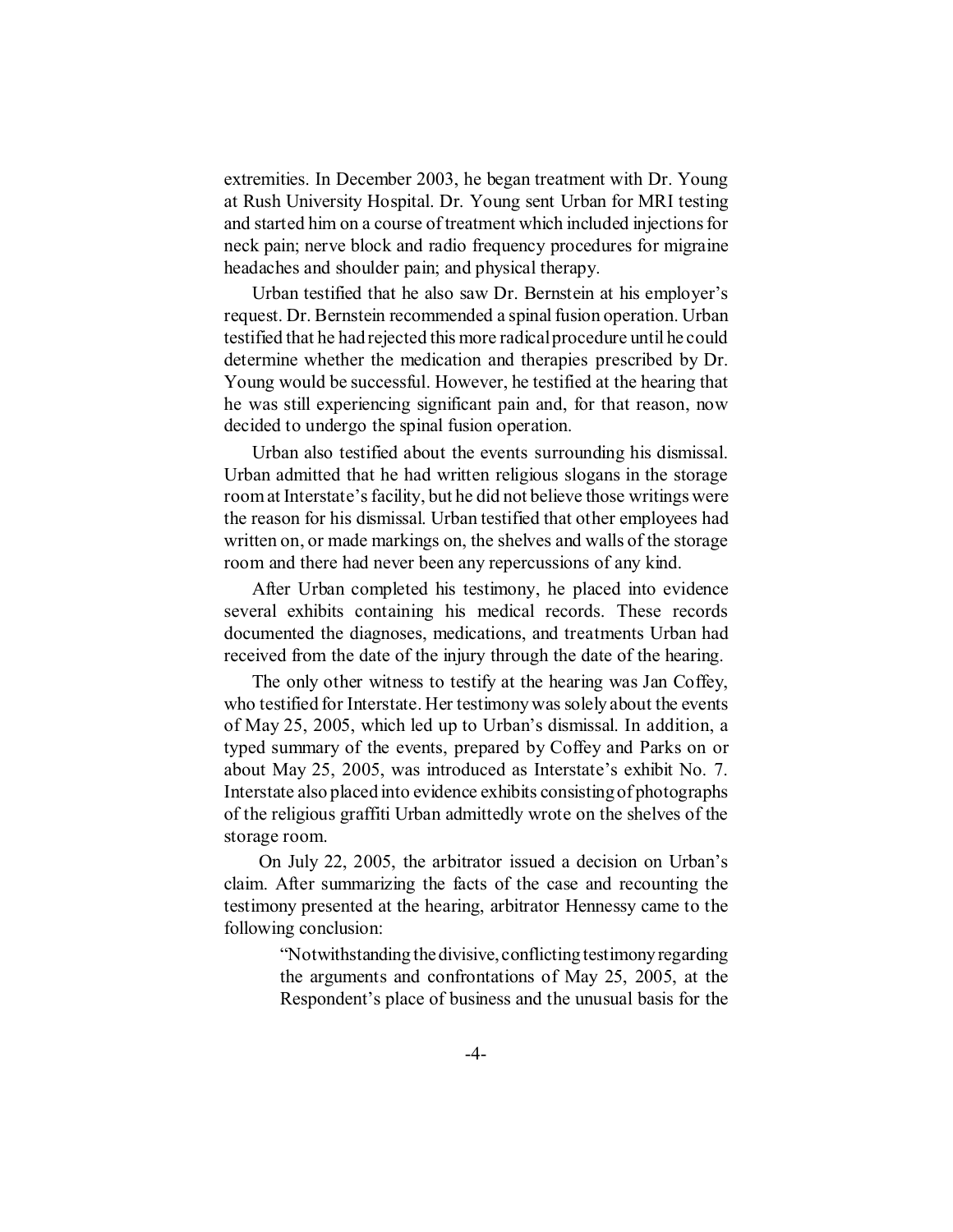termination of the Petitioner, this Arbitrator finds the Petitioner is not entitled to temporary total disability benefits subsequent to his termination of May 25, 2005."

The arbitrator's decision, which offered no explanation as to why Urban was found not to be entitled to TTD benefits, was filed with the Workers' Compensation Commission on July 27, 2005. Urban then filed a petition for review pursuant to section 19(b) of the Workers' Compensation Act (820 ILCS 305/19(b) (West 2004)).

On November 16, 2006, the Commission issued a decision modifying the arbitrator's ruling.<sup>1</sup> In its decision, the Commission held that Urban was entitled to TTD benefits in the sum of \$1,004.41 per week for the five-week period between Urban's May 25, 2005, termination and the arbitration hearing on June 28, 2005, "based on the fact that Petition's condition had not stabilize [*sic*] as of the June 29, 2005, [*sic*] Arbitrator's hearing." In addition, the Commission remanded the matter to the arbitrator "for further proceedings for a determination of a further amount of temporary total compensation or of compensation for permanent disability, if any, pursuant to *Thomas v. Industrial Commission*, 78 Ill. 2d 327, 399 N.E.2d 1322, 35 Ill. Dec. 794 (1980)." The Commission also ordered Interstate to pay Urban interest on the award pursuant to section 19(n) of the Act. The Commission did not discuss or make any findings with regard to Urban's termination.

Interstate sought administrative review of the Commission's decision in the circuit court of Will County. The circuit court confirmed the Commission's decision.

Further appeal was taken by Interstate and, in a 3-2 decision, the workers' compensation division of the appellate court reversed the Commission's decision and award of benefits. The appellate court concluded that Urban was not entitled to TTD benefits after his termination "for cause" on May 25, 2005. 385 Ill. App. 3d 1040.

Urban filed a timely petition for leave to appeal with this court, which we granted. We permitted the Illinois Trial Lawyers

<sup>&</sup>lt;sup>1</sup>The Commission subsequently issued a corrected decision on December 6, 2006, to address a clerical error. The December 6 decision was otherwise identical to the November 16, 2006, decision.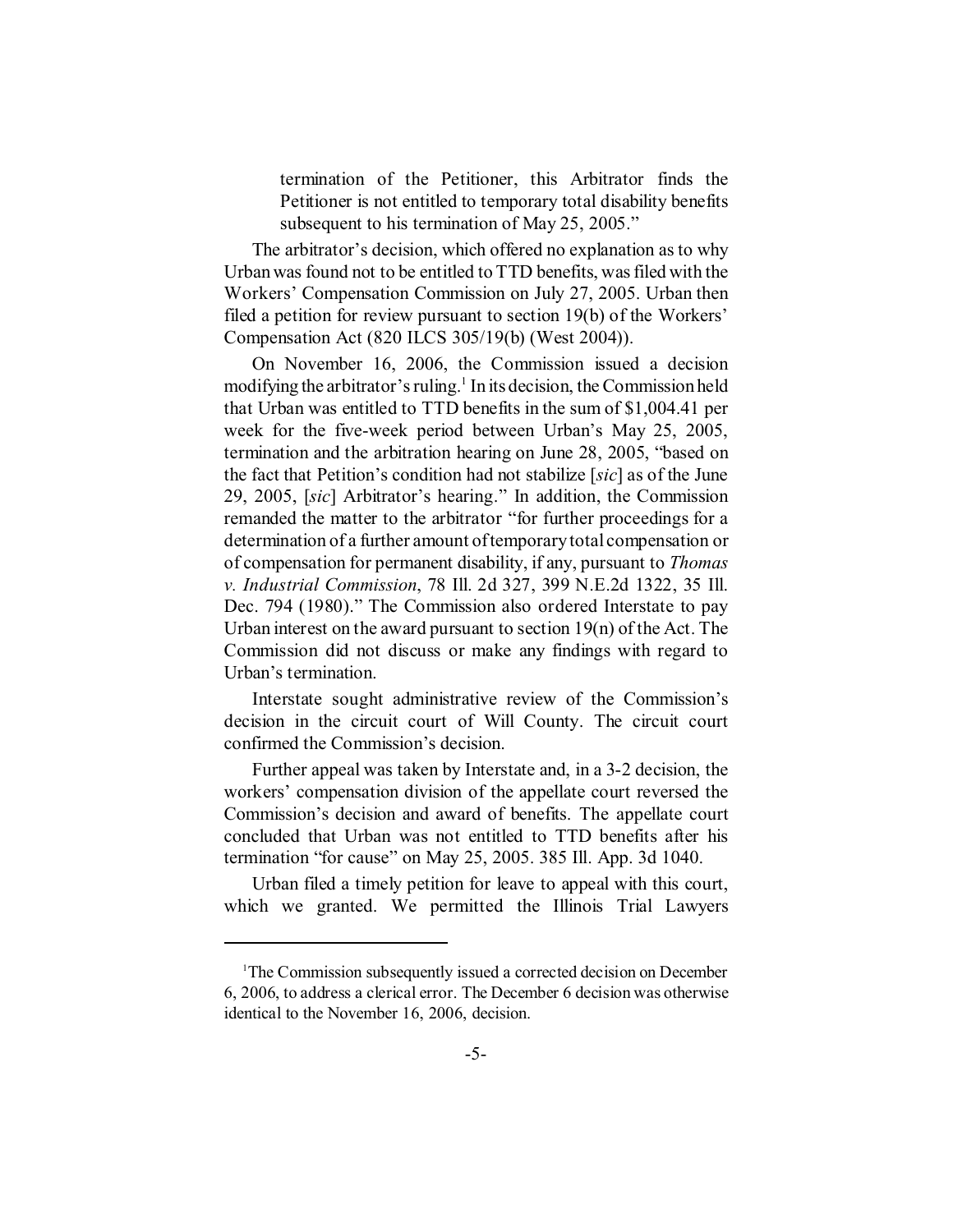Association and the Illinois AFL-CIO to file *amicus curiae* briefs in support of Urban. In addition, the Illinois Association of Defense Trial Counsel and the Illinois Self Insurers Association were permitted to file *amicus curiae* briefs on behalf of Interstate.

### ANALYSIS

In the case at bar, the Commission awarded Urban TTD benefits, finding that Urban's work-related injury had not yet stabilized. The appellate court agreed with the Commission's factual findings that Urban's work-related injury had not stabilized and that Urban remained temporarily totally disabled. Nevertheless, the appellate court set aside the Commission's award of benefits based on the fact that Urban had been discharged by his employer due to conduct unrelated to his injury. Thus, the issue before us is one of law–whether an employer's obligation to pay temporary total disability benefits to an employee who suffered a work-related injury ends if the employee returns to work for a light-duty assignment and, while working light duty, is terminated for conduct unrelated to his injury. Our review, therefore, is *de novo*. See *Flynn v. Industrial Comm'n*, 211 Ill. 2d 546, 553 (2004) (where there are no factual disputes, review of Commission's ruling is *de novo*). As noted by the appellate court below, this issue has never before been addressed in any reported decision in Illinois. 385 Ill. App. 3d at 1044.

Urban argues that an employee's dismissal should have no impact on that employee's entitlement to TTD benefits. He contends that here, as in any case which comes before the Commission where the question is whether an injured employee is entitled to TTD benefits, the dispositive test is whether the worker's condition has stabilized and he has reached maximum medical improvement. See *Freeman United Coal Mining Co. v. Industrial Comm'n*, 318 Ill. App. 3d 170, 178 (2000). Urban points out that, in the case at bar, the appellate court agreed with the Commission that Urban's condition had not yet stabilized at the time of the hearing. Thus, Urban contends that he is entitled to TTD benefits until such time as his medical condition stabilizes, notwithstanding his dismissal. He asks that we reverse the appellate court judgment and reinstate the decision of the Commission.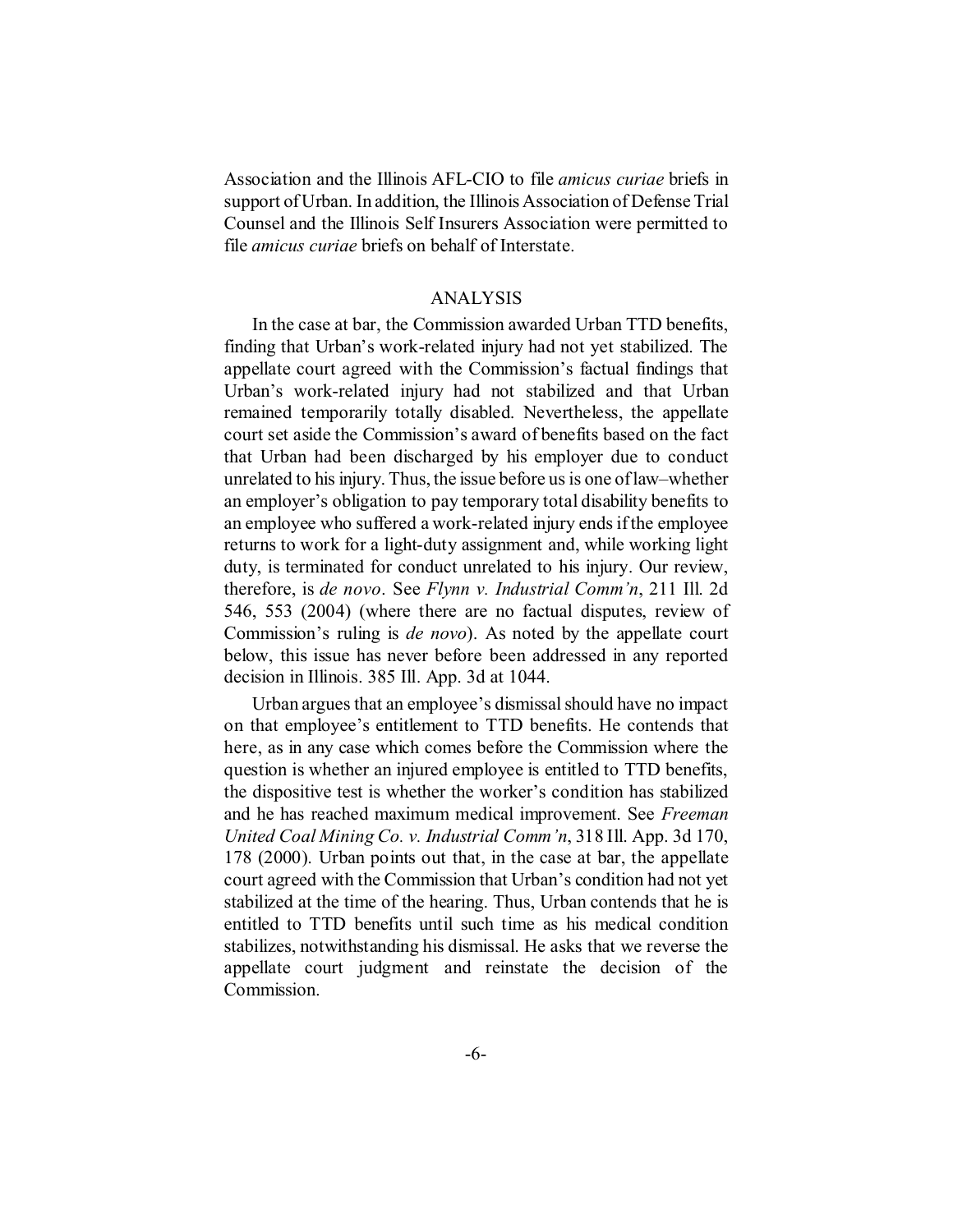Interstate, on the other hand, embraces the logic and reasoning of the majority opinion of the appellate court below and asks us to adopt its holding that an employer may cease paying TTD benefits if the injured employee commits a volitional act of misconduct that serves as justification for his termination. See 385 Ill. App. 3d at 1047.

It is a well-settled principle that when a claimant seeks TTD benefits, the dispositive inquiry is whether the claimant's condition has stabilized, *i.e.*, whether the claimant has reached maximum medical improvement. *Westin Hotel v. Industrial Comm'n*, 372 Ill. App. 3d 527, 542 (2007); *Land & Lakes Co. v. Industrial Comm'n*, 359 Ill. App. 3d 582, 594 (2005); *F&B Manufacturing Co. v. Industrial Comm'n*, 325 Ill. App. 3d 527, 531 (2001). See also *Archer Daniels Midland Co. v. Industrial Comm'n*, 138 Ill. 2d 107, 118 (1990) (TTD compensation is provided for in section 8(b) of the Workers' Compensation Act, which provides, "[W]eekly compensation \*\*\* shall be paid \*\*\* as long as the total temporary incapacity lasts," which this court has interpreted to mean that an employee is temporarily totally incapacitated from the time an injury incapacitates him for work until such time as he is as far recovered or restored as the permanent character of his injury will permit). Further, the period during which a claimant is temporarily totally disabled is a question of fact to be resolved by the Commission, whose determination will not be disturbed unless it is against the manifest weight of the evidence. *Archer Daniels Midland Co.*, 138 Ill. 2d at 118-19; *McKay Plating Co. v. Industrial Comm'n*, 91 Ill. 2d 198 (1982). Accordingly, when reviewing a decision of the Commission, the relevant test is whether there is sufficient evidence in the record to support it. *Benson v. Industrial Comm'n*, 91 Ill. 2d 445, 450 (1982).

Applying these standards, the appellate court agreed "there was sufficient evidence to support the Commission's finding that claimant's condition had not stabilized." 385 Ill. App. 3d at 1044. Nonetheless, the majority did not confirm the Commission's decision. Instead, the court held:

> "Although we agree that claimant was still temporarily totally disabled at the time of his termination, the more interesting aspect of this appeal is whether claimant is entitled to TTD benefits following his discharge from respondent's employ." 385 Ill. App. 3d at 1044.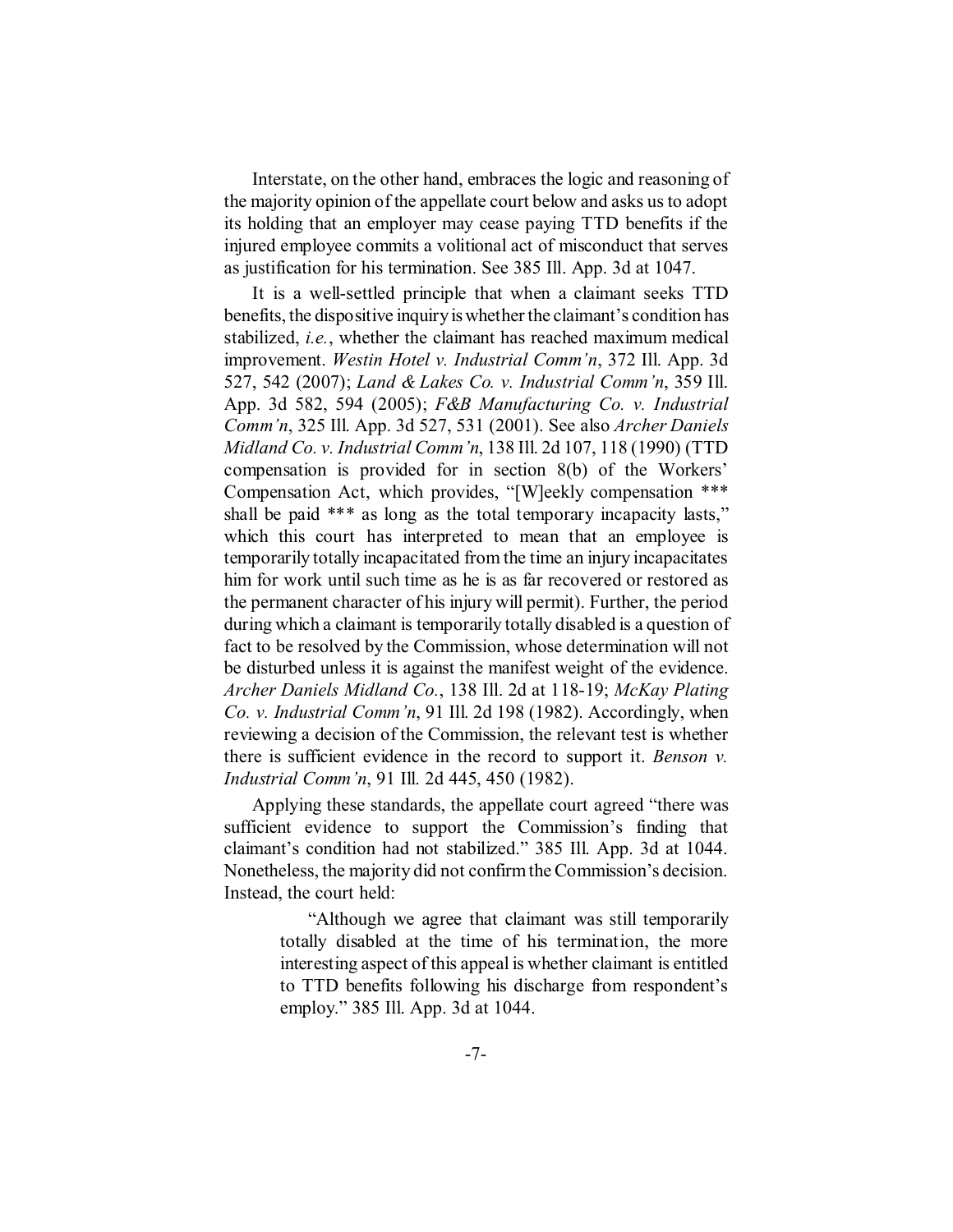In determining what impact, if any, an employee's discharge might have on the employee's entitlement to TTD benefits, the appellate court first looked to Illinois case law and found two cases, *City of Granite City v. Industrial Comm'n*, 279 Ill. App. 3d 1087 (1996), and *Schmidgall v. Industrial Comm'n*, 268 Ill. App. 3d 845 (1994), to be "instructive." From these cases, the appellate court determined that "the critical inquiry in determining whether the employee is entitled to TTD benefits after leaving the workforce centers on whether the departure was voluntary." 385 Ill. App. 3d at 1045.

The appellate court then conducted an independent review of decisions by courts from other jurisdictions that had addressed the question of an employee's entitlement to TTD benefits following a discharge for misconduct. See 385 Ill. App. 3d at 1045-46 (and cases cited). The court noted that these cases fall into two categories: those which deny compensation to an employee who has been discharged for misconduct and those which hold that the employee's discharge does not automatically bar the employee from receiving benefits. The appellate court then concluded:

> "[W]e find that allowing an employee to collect TTD benefits from his employer after he was removed from the work force as a result of *volitional conduct* unrelated to his injury would not advance the goal of compensating an employee for a work-related injury." (Emphasis added.) 385 Ill. App. 3d at 1047.

Based on this conclusion, the majority held that Urban was not entitled to TTD benefits following his dismissal, which was the result of Urban's volitional conduct unrelated to his injury. The majority set aside the Commission's decision and its award of TTD benefits. 385 Ill. App. 3d at 1049.

The two justices who dissented agreed with the majority that an employee's TTD benefits *could* be discontinued when the employee is terminated as a result of his "volitional acts of conduct (or misconduct) that are unrelated to his disabling condition." They disagreed, however, with the majority's outright reversal of the Commission's decision in the present case. 385 Ill. App. 3d at 1049- 50 (Donovan, J., dissenting, joined by Holdridge, J.). The dissenting justices believed that the majority's decision was flawed because it lacked any standards for the practical application of its "new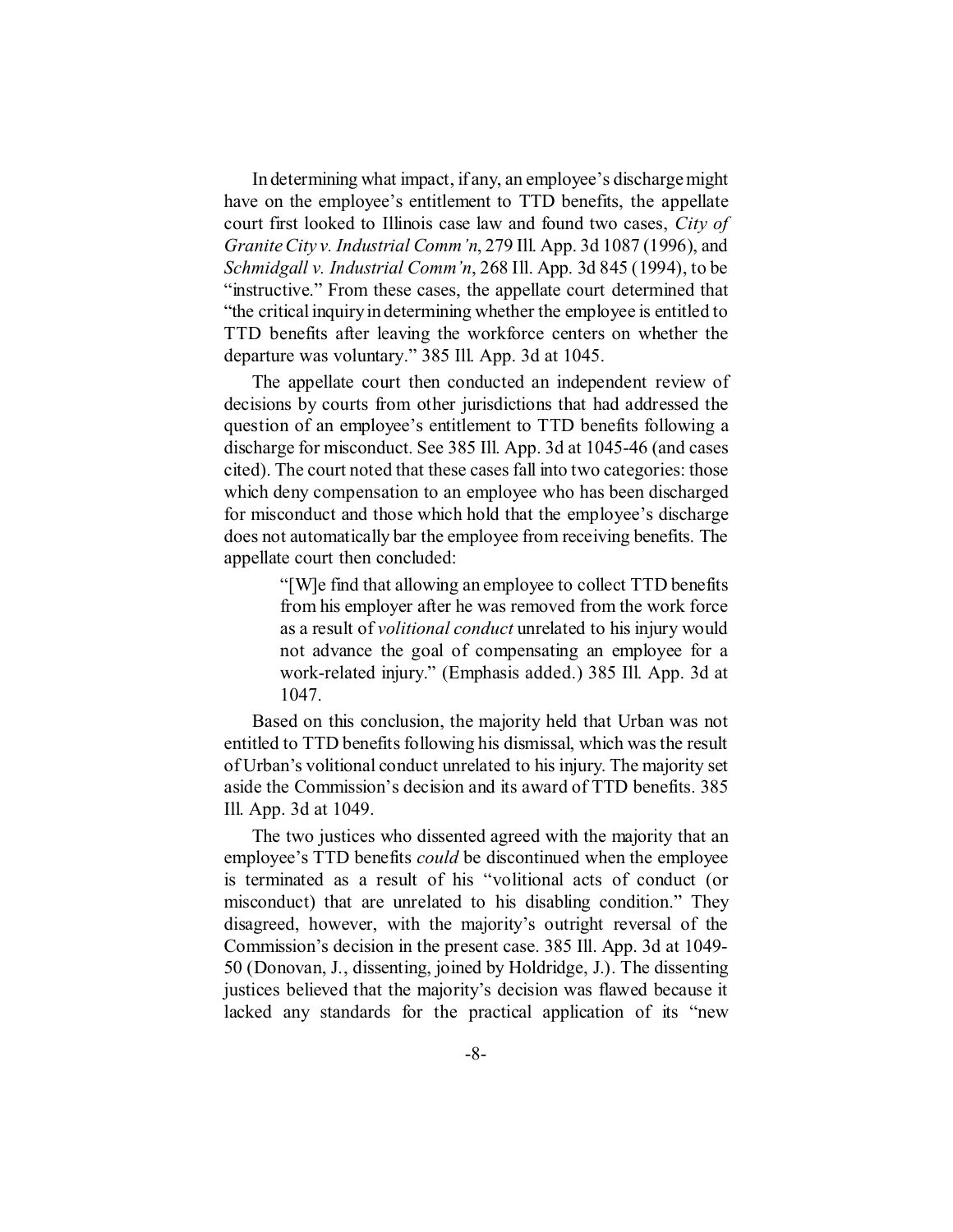principle." 385 Ill. App. 3d at 1051-52 (Donovan, J., dissenting, joined by Holdridge, J.). The dissent concluded that the proper framework for deciding whether TTD benefits could be discontinued upon the injured employee's termination was the procedure set forth in *Seagraves v. Austin Co. of Greensboro*, 123 N.C. App. 228, 472 S.E.2d 397 (1996). 385 Ill. App. 3d at 1051-52 (Donovan, J., dissenting, joined by Holdridge, J.). Relying on *Seagraves*, the dissent held:

> "[A]n employer who terminates an injured employee and who discontinues the employee's temporary benefits, has the burden to establish (a) that the employee violated a rule or policy, (b) that the employee was fired for a violation of that rule or policy, (c) that the violation would ordinarily result in the termination of a nondisabled employee, and (d) that the violation was a voluntary act within the control of the employee and not caused by the employee's disability. If the employer establishes that its employee has engaged in misconduct constituting a constructive refusal to perform the work provided or to participate in the rehabilitation plan, then the burden shifts to the employee to produce evidence to rebut the employer's evidence, or to establish that his work-related injury contributed to his subsequent wage loss. If the employee establishes that the medical restrictions resulting from the work-related injury prevent him from securing employment at pre-injury work levels, temporary disability benefits should be payable for the loss of earning capacity." 385 Ill. App. 3d at 1051-52 (Donovan, J., dissenting, joined by Holdridge, J.).

The dissenting justices would have set aside the Commission's decision and remanded the matter to the Commission "with instructions to afford the parties an opportunity to present additional evidence in accordance with the framework set forth in this decision." 385 Ill. App. 3d at 1053 (Donovan, J., dissenting, joined by Holdridge, J.).

We have reviewed the appellate court judgment and find that neither the majority nor the dissent has reached the correct conclusion on the issue before this court. It is important to remember that worker's compensation is a statutory remedy and the Workers'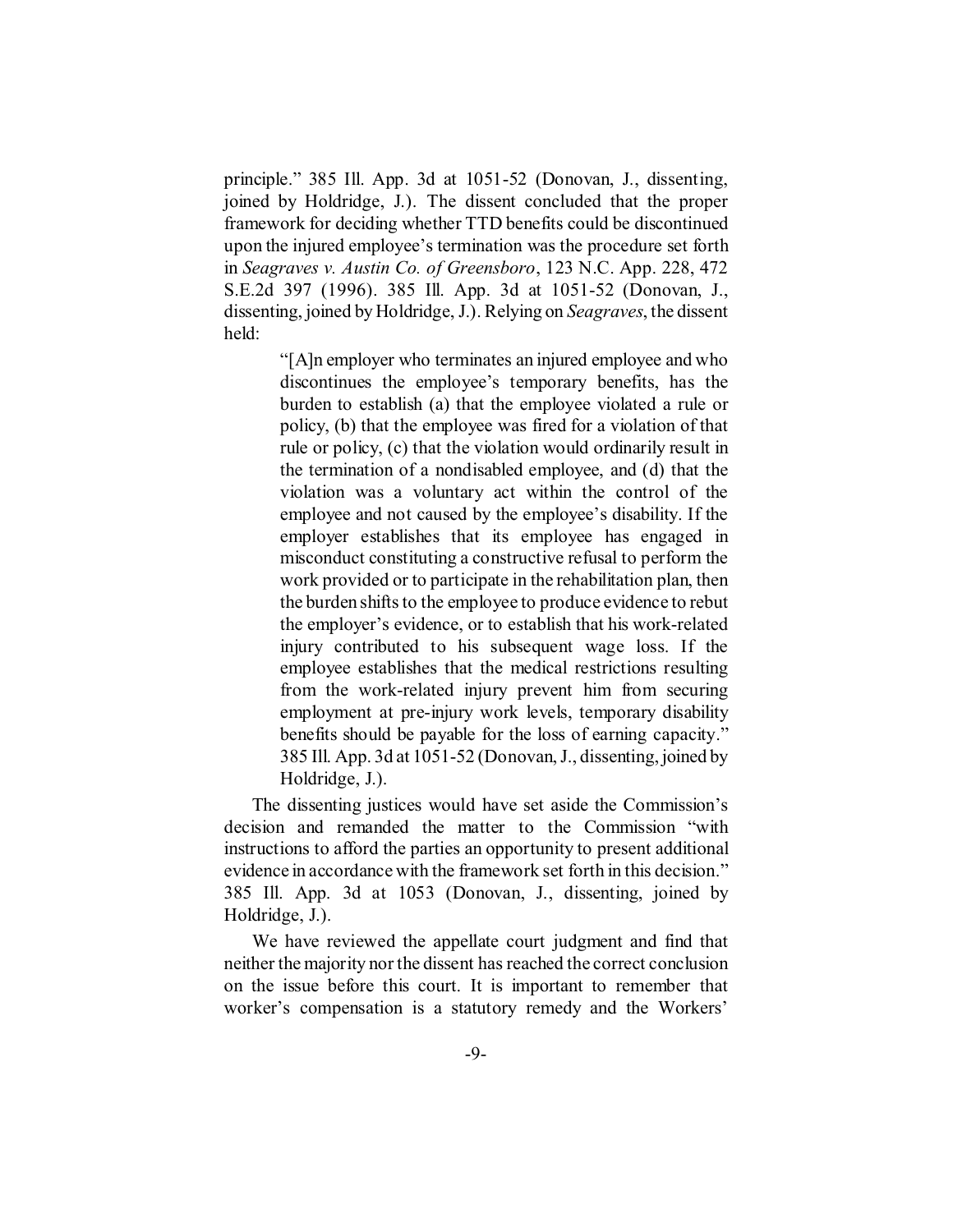Compensation Commission, as an administrative agency, is without general or common law powers. See *Flynn*, 211 Ill. 2d at 553; *Cassens Transport Co. v. Illinois Industrial Comm'n*, 218 Ill. 2d 519, 525 (2006). Accordingly, a claimant's entitlement to TTD benefits is governed by the Workers' Compensation Act (820 ILCS 305/1 *et seq.* (West 2004)) and the Commission is limited to those powers granted by the legislature. *Cassens Transport Co.*, 218 Ill. 2d at 525. Any action taken by the Commission must be specifically authorized by statute. *Cassens Transport Co.*, 218 Ill. 2d at 525.

Looking to the Act, we find that no reasonable construction of its provisions supports a finding that TTD benefits may be denied an employee who remains injured, yet has been discharged by his employer for "volitional conduct" unrelated to his injury. A thorough examination of the Act reveals that it contains no provision for the denial, suspension, or termination of TTD benefits as a result of an employee's discharge by his employer. Nor does the Act condition TTD benefits on whether there has been "cause" for the employee's dismissal. Such an inquiry is foreign to the Illinois workers' compensation system.

The fundamental purpose of the Act is to provide injured workers with financial protection until they can return to the work force. *Flynn*, 211 Ill. 2d at 556. Therefore, when determining whether an employee is entitled to TTD benefits, the test is whether the employee remains temporarily totally disabled as a result of a work-related injury and whether the employee is capable of returning to the work force.

The Act provides incentive for the injured employee to strive toward recovery and the goal of returning to gainful employment by providing that TTD benefits may be suspended or terminated if the employee refuses to submit to medical, surgical, or hospital treatment essential to his recovery, or if the employee fails to cooperate in good faith with rehabilitation efforts. See 820 ILCS 305/19(d) (West 2004); *R.D. Masonry, Inc. v. Industrial Comm'n*, 215 Ill. 2d 397 (2005). Benefits may also be suspended or terminated if the employee refuses work falling within the physical restrictions prescribed by his doctor. See 820 ILCS 305/8(d) (West 2004); *Hartlein v. Illinois Power Co.*, 151 Ill. 2d 142, 166 (1992); *Hayden v. Industrial Comm'n*, 214 Ill. App. 3d 749 (1991) (TTD justifiably terminated by the employer, under the Act, when the injured employee was unwilling to cooperate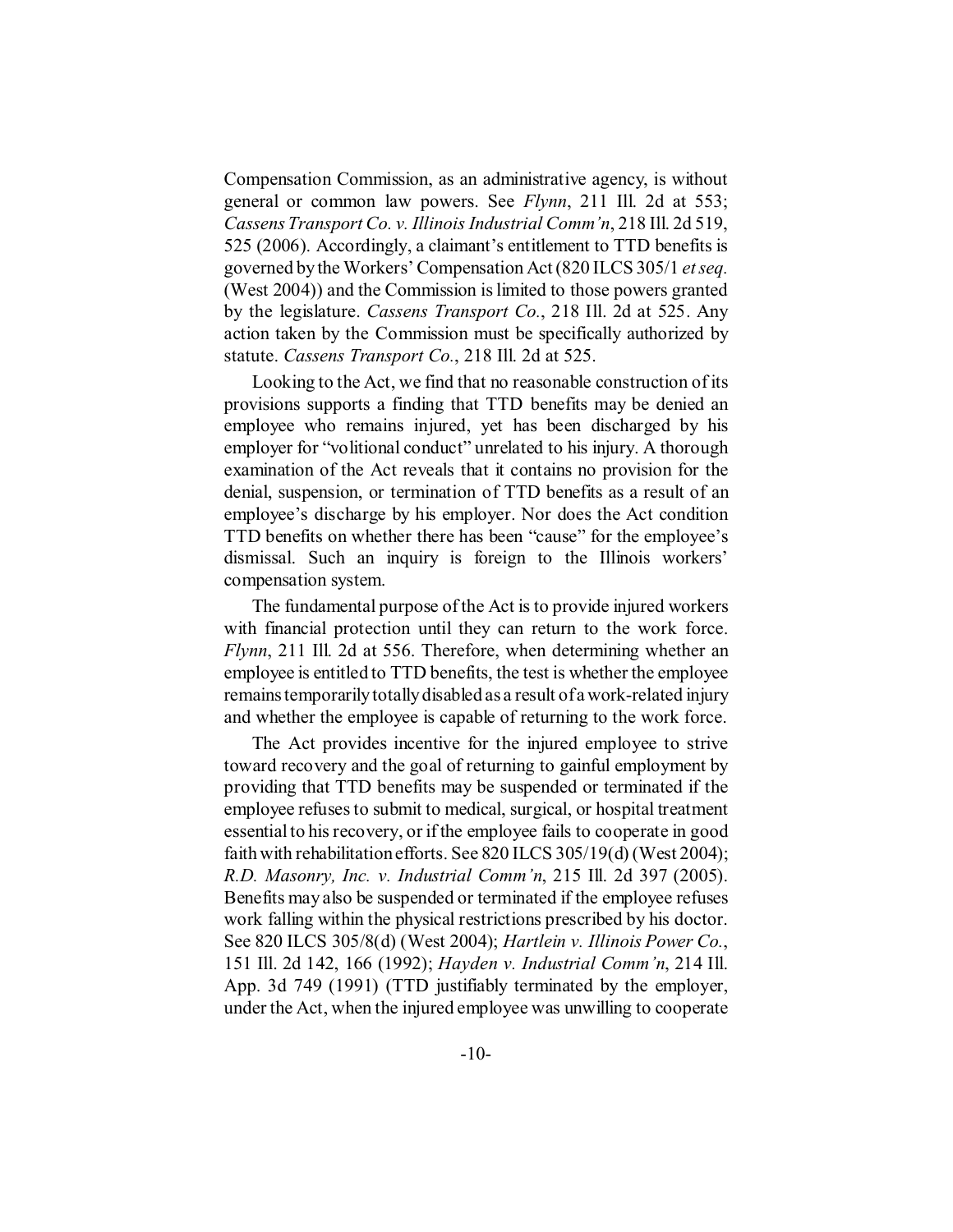with vocational placement efforts). But none of these situations exist in this case.

 The appellate court found that permitting the termination of benefits to an employee who is "justifiably" discharged "comports with the [position] taken in *Granite City* and *Schmidgall*." We disagree.

In *Schmidgall*, the claimant testified at his arbitration hearing that he was experiencing constant pain as a result of his work-related injury and his doctors had not released him to return to work. The Commission denied the claim for TTD benefits, however, concluding that the claimant, who had begun receiving social security pension benefits, was automatically precluded from simultaneously receiving workers' compensation benefits. *Schmidgall*, 268 Ill. App. 3d at 848. On appeal, the appellate court set aside the Commission's decision, holding that a worker is entitled to TTD benefits from the time an injury incapacitates the employee until such time as he is as far recovered as the character of the injury permits. *Schmidgall*, 268 Ill. App. 3d at 849. The court held that the claimant's receipt of social security benefits was not dispositive of his eligibility for TTD benefits. The court noted that the claimant was not receiving social security benefits because he had left the workforce, but because he had not been released by his doctor and could not work. Whether the claimant *desired* to work was deemed not relevant since he was not *physically capable* of working at that time. *Schmidgall*, 268 Ill. App. 3d at 849.

In *Granite City*, the appellate court considered whether the claimant was eligible to receive TTD benefits while simultaneously receiving disability pension benefits. The Commission had denied the claimant TTD benefits–not because it had decided, as a matter of policy, that a person could not simultaneously receive both workers' compensation benefits and disability pension benefits (*Granite City*, 279 Ill. App. 3d at 1090) but because the claimant was able to work. The claimant was a police officer who had returned to work after sustaining a work-related injury. Upon his return to work, he began receiving full benefits as a police officer, working 40 hours per week in a light-duty assignment within the limitations set by his doctor. The officer left this position to take a disability pension. The appellate court held that, in the absence of evidence–medical or otherwise–to show that the officer could not have continued working in the light-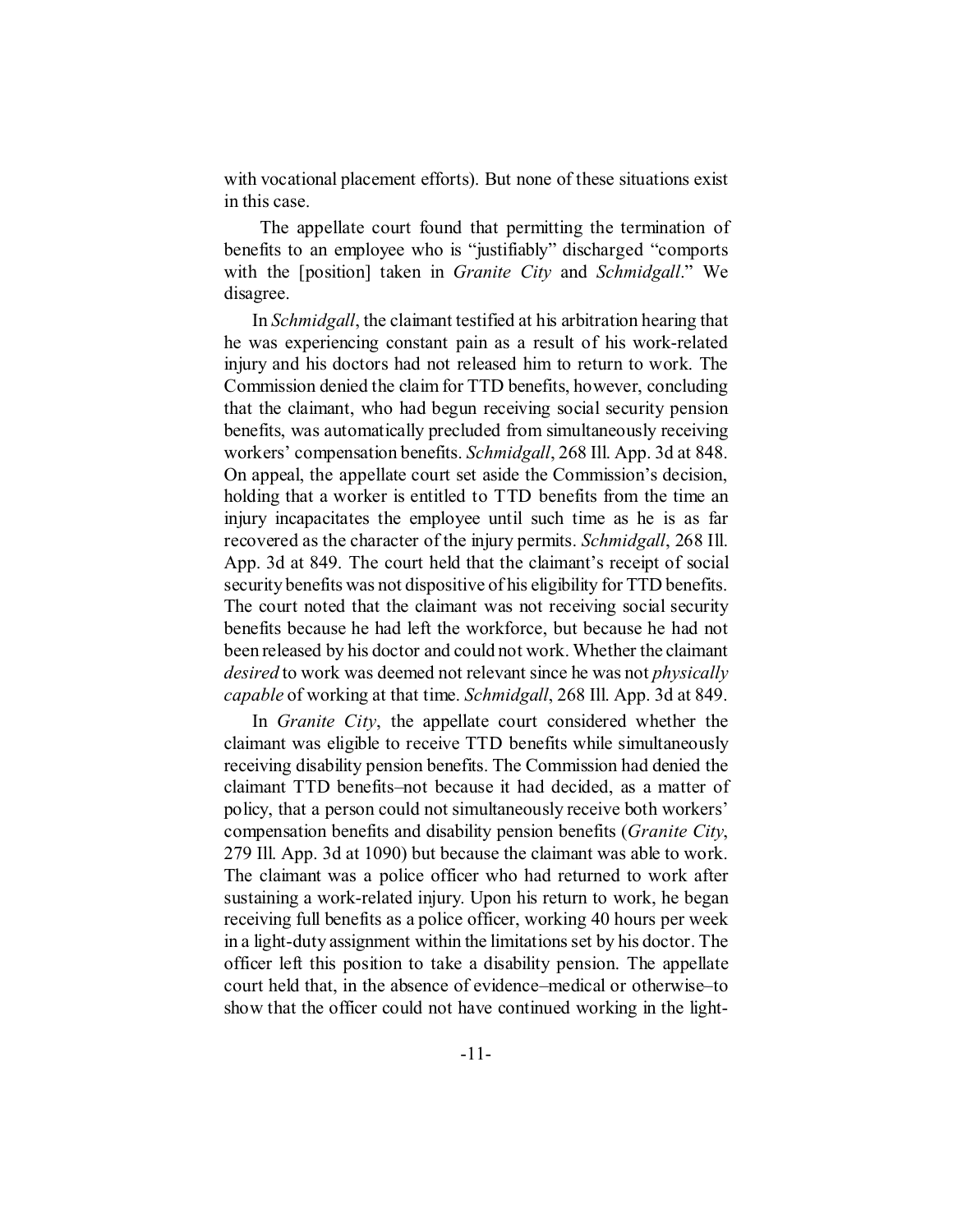duty position, his acceptance of a disability pension was tantamount to permanently removing himself from the work force. The court held that the duration of TTD benefits is controlled by the claimant's ability to work and his continuation in the healing process. *Granite City*, 279 Ill. App. 3d at 1090. The court further held that an employee has the burden of showing not only that he is not working, but that he *cannot* work. See also *Gallentine v. Industrial Comm'n*, 201 Ill. App. 3d 880, 887 (1990). Because the officer had presented no medical evidence to show that his condition had not stabilized or that he could not perform the light-duty assignment offered to him, the court found that the officer failed to prove his entitlement to TTD benefits. *Granite City*, 279 Ill. App. 3d at 1090-91.

In both *Schmidgall* and *Granite City*, the touchstone for determining whether the claimants were entitled to TTD benefits was not the voluntariness of their departure from the workforce, as the appellate court believed. Rather, the touchstone was whether the claimants' conditions had stabilized to the extent that they were able to reenter the work force.

The appellate court below believed that a discharged employee should be automatically barred from receiving TTD benefits because "allowing an employee to collect TTD benefits from his employer after he was removed from the work force as a result of volitional conduct unrelated to his injury would not advance the goal of compensating an employee for a work-related injury." 385 Ill. App. 3d at 1047. This logic, however, is faulty.

It is a well-settled principle that the Act is a remedial statute and should be liberally construed to effectuate its main purpose–providing financial protection for injured workers. *Flynn*, 211 Ill. 2d at 556. See also *Beelman Trucking v. Illinois Workers' Compensation Comm'n*, 233 Ill. 2d 364 (2009) (the Workers' Compensation Act is a remedial statute intended to provide financial protection for injured workers and it is to be liberally construed to accomplish that objective). In our view, the Act's purpose is not furthered by automatically denying TTD benefits to an injured employee simply because he has been discharged by his employer.

It remains the law in Illinois that an at-will employee may be discharged for any reason or no reason. *Hartlein v. Illinois Power Co.*, 151 Ill. 2d 142, 159 (1992). Whether an employee has been